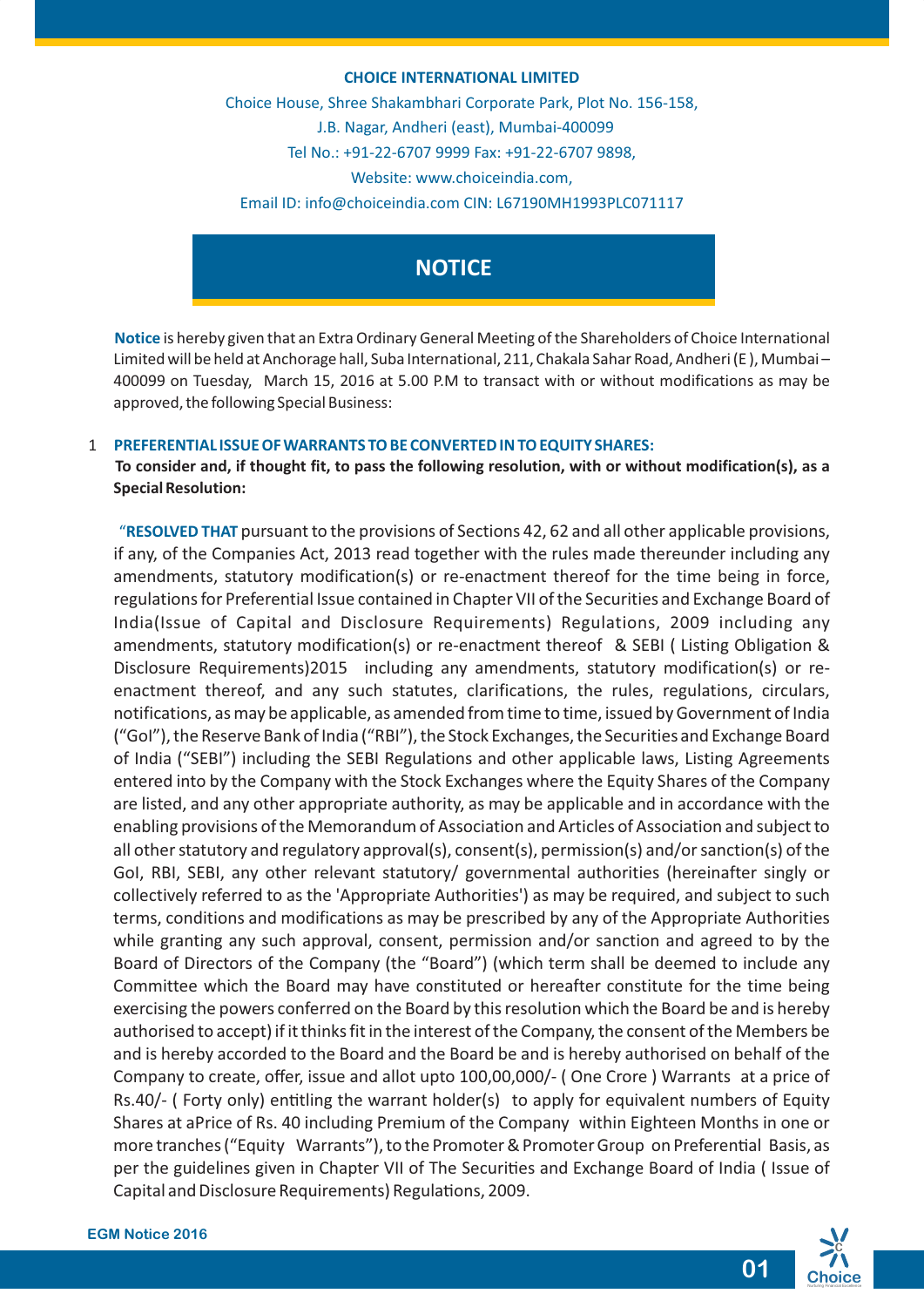**RESOLVED FURTHER THAT** on conversion of the Equity Warrants, each Warrant holder will be entitled to receive one Equity Share against one Equity Warrant held.

**RESOLVED FURTHER THAT** price determined for Preferential Issue shall be subject to appropriate adjustments as per the provisions of Regulation 76B of Chapter VII of the SEBI Regulations.

**RESOLVED FURTHER THAT** the resultant Equity Shares to be issued and allotted upon conversion of Warrants in accordance with the term of the offer(s) shall rank pari-passu with the existing Equity Shares of the Company in all respects, including payment of dividend and be listed on the Stock Exchanges, where the existing Equity Shares of the Company are listed.

**RESOLVED FURTHER THAT** without prejudice to the generality of the above, the issue of Equity Warrants shall be subject to following terms:

- I) The Equity Shares to be so allotted on exercise of the Equity Warrants shall be in dematerialised form and shall be subject to the provisions of the Memorandum of Association and Articles of Association of the Company. The Equity Warrants may be exercised by the Warrant holder(s) at any time before the expiry of 18 months from the date of allotment of the Equity Warrants.
- ii) Equity Warrant subscription price equivalent to Minimum 25% of the issue price of the Warrants will be payable at the time of subscription to the Warrants, as prescribed by Regulation 77 of the SEBI Regulations, appropriated against the issue price of the Equity Shares. Balance amount payable on Equity Warrant before the conversion of the Warrants in to Equity Shares.
- iii) The issue of the Equity Warrants as well as Equity Shares arising from the conversion of the Equity Warrants shall be governed by the regulations and guidelines issued by the SEBI or any other statutory authority as the case may be or any modifications thereof.
- iv) In the event the Equity Warrant holder(s) does/do not exercise the Warrants within 18 months from the date of allotment of the Warrants, the Equity Warrants shall lapse and the amount paid shall stand forfeited by the Company.
- v) The Equity Warrants issued and allotted will be transferable within the Promoter Group subject to provisions of the SEBI Regulations and subject to receipt of such other approvals as may be necessary.
- vi) The Equity Shares allotted pursuant to conversion of such warrants shall be subject to a lock-in for such period as specified under Chapter VII of SEBI Regulations relating to preferential issues.

**RESOLVED FURTHER THAT** for the purpose of giving effect to the above resolution, the Board be and is hereby authorised on behalf of the Company to take all actions and do all such deeds, matters and things as it may, in its absolute discretion, deem necessary, desirable or expedient to the issue or allotment of aforesaid warrants issued & conversion thereof ,in to Equity Shares of the said warrants and listing thereof with the Stock Exchange(s) and to resolve and settle all questions and difficulties that may arise in the proposed issue, offer and allotment of any of the said warrants issued & conversion thereof in to Equity Shares , utilization of the issue proceeds and to do all acts, deeds and things in connection therewith and incidental thereto as the Board in its absolute discretion may deem fit, without being required to seek any further consent or approval of the shareholders or otherwise to the end and intent that they shall be deemed to have given their approval thereto expressly by the authorities of this resolution.

**RESOLVED FURTHER THAT** the Board be and is hereby authorised to delegate all or any of the powers herein conferred, to any Committee of Directors or any other Director(s) or officer(s) of the Company to give effect to the aforesaid resolution."

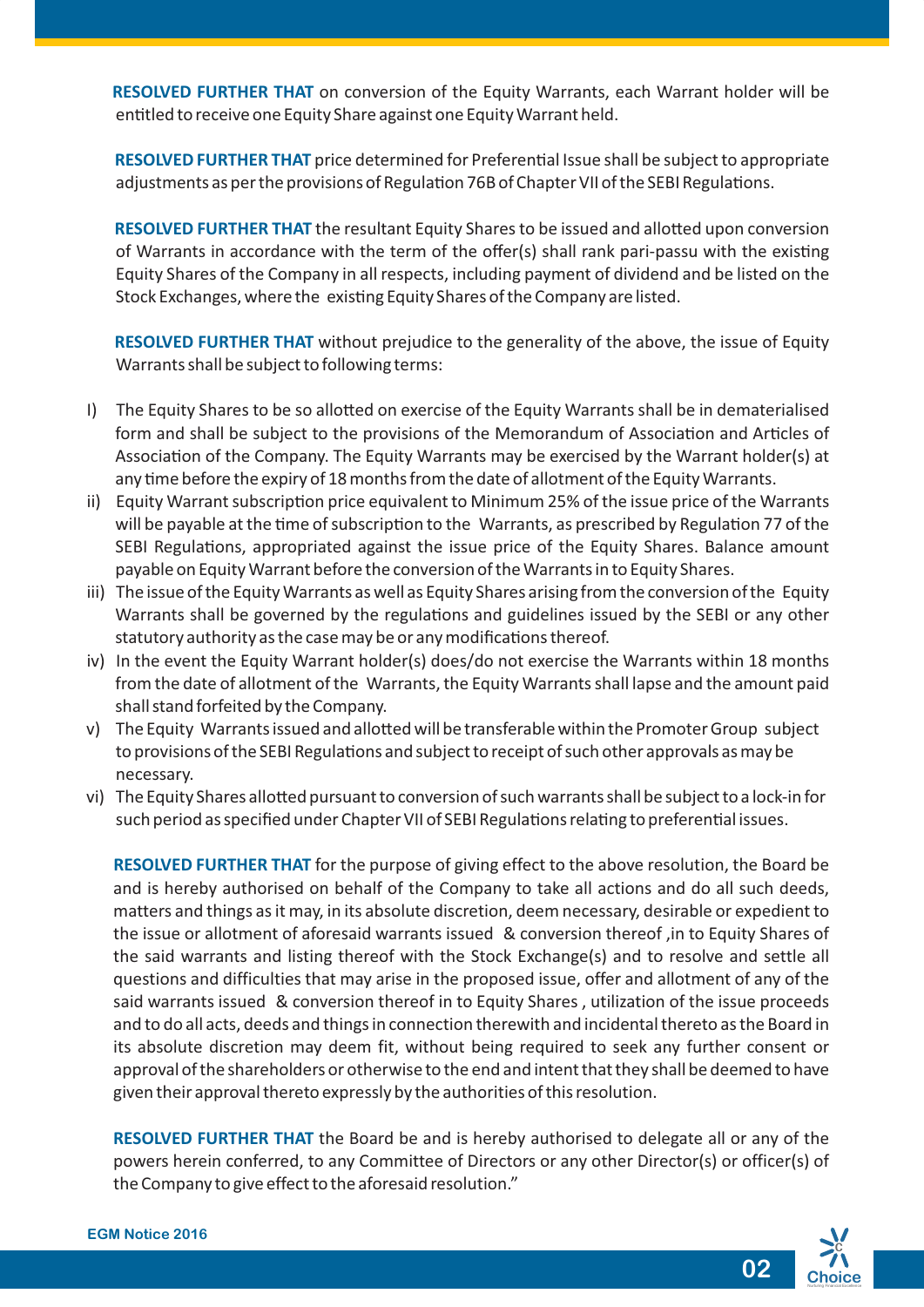#### **2. INCREASE IN THE AUTHORIZED SHARE CAPITAL OF THE COMPANY**

To consider and, if thought fit, to pass with or without modification(s), the following resolution as an Ordinary Resolution:

"**RESOLVED THAT** pursuant to Section 13 and Section 61 of the Companies Act, 2013, and other applicable provisions of the Companies Act, 2013 and the Rules made there under, the authorized share capital of the company be and is hereby increased from Rs 10,10,00,000/- (Rupees Ten Crore Ten Lacs only) divided into 1,01,00,000 (One Crore One Lakh) equity shares of 10/- each (Rupee Ten only) to Rs. 20,10,00,000/- (Rupees Twenty crore ten lakh only) divided into 2,01,00,000 (Two Crore one lakh) equity shares of Rs 10/- each(Rupee ten only) and consequently the existing Clause V of the Memorandum of Association of the company be and is hereby altered by substituting in its place and instead thereof, the following as new Clause V:

"The Authorised Share Capital of the Company is Rs. 20,10,00,000/- ( Rupees Twenty Crore Ten Lakh only)divided in to 2,01,00,000( Two Crore one lakh) Equity Shares of Rs. 10/- each ( Rupees ten only) . The Company shall have the power to increase or reduce its capital from time to time for such amount as the Company may determine.

"**RESOLVED FURTHER THAT** the Board of Directors and the Company Secretary of the Company be and are hereby authorized to take all such necessary steps / actions as may be deemed expedient to give effect to this resolution including signing of all such necessary documents as may be required in this regard.

#### **By Order of the Board of Directors**

**Sd/-Mahavir Toshniwal**

**Place : Mumbai (Company Secretary) Date : February 13, 2016**

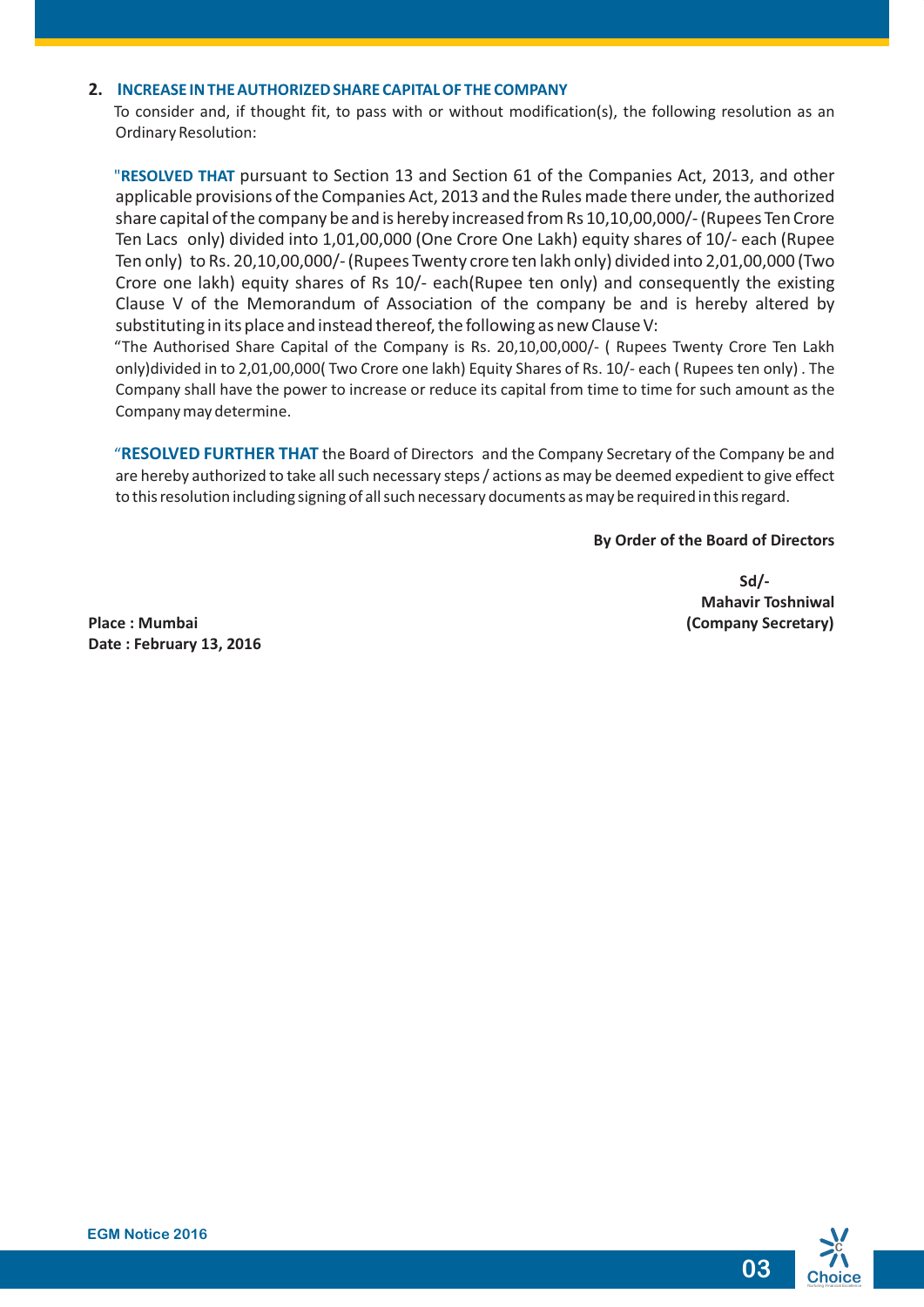#### **NOTES**

- 1 A member entitled to attend and vote at the meeting is entitled to appoint a proxy or proxies to attend and vote instead of himself and proxy need not be a member of the company. A person can act as proxy on behalf of members not exceeding 50 (fifty) and holding in the aggregate not more than 10 (ten) percent of the total share capital of the company carrying voting rights. A member holding more than ten percent of the total share capital of the company carrying voting rights may appoint a single person as proxy and such person shall not act as a proxy for any other person or shareholder.
- 2 The instrument of proxy in order to be effective, should be deposited at the registered office of the company, duly completed and signed, not less than Forty Eight hours before the commencement of the meeting. A proxy form is sent herewith. Proxies submitted on behalf of the companies, societies etc. Must be supported by an appropriate resolution/authority, as applicable.
- 3 The Explanatory Statement pursuant to Section 102 of the Companies Act, 2013 in respect of Special Business as set above to be transacted at the Meeting is annexed hereto and forms part of this Notice.
- 4 Corporate Members intending to send their authorized representative to attend the Meeting are requested to send a certified true copy of the Board Resolution authorizing their representative to attend and vote on their behalf at the meeting.
- 5 All members are requested to intimate changes, if any, in their registered address, immediately to the Registrar & Transfer Agents, Sharex Dynamic India Private Limited or to their depository participants in case shares are held in depository form, so as to enable us to dispatch the future communications at the correct addresses.
- 6 Members holding shares in the same name under different Ledger Folios are requested to apply for consolidation of such Folios and send the relevant share certificates to Sharex Dynamic (India) Pvt. Ltd. for their doing the needful.
- 7. **To support the 'Green Iniave', the Members who have not registered their e-mail addresses are hereby requested to register the same with Registrars/ Depositories 'and to enable us to send the**  communications/ informations/ Annual Reports to the shareholders thus making the process much faster. In order to receive copies of Notice of Extra Ordinary General Meeting and other communication through e-mail, Members are requested to register their e-mail addresses with the Company by sending an e-mail to [info@choiceindia.com](mailto:info@choiceindia.com).
- 8 All documents referred to in the notice are open for inspection at the registered office of companies during the working days and office working hours.
- 9 Members are requested to bring the Attendance Slip sent herewith duly filled for attending the Meeting along with identity Proof.
- 10 The Notice of the EGM is being sent through Electronic mode whose email IDs are registered with the Company/Depository Participant(s) for communication purposes unless any member requests for a physical copy of the same.

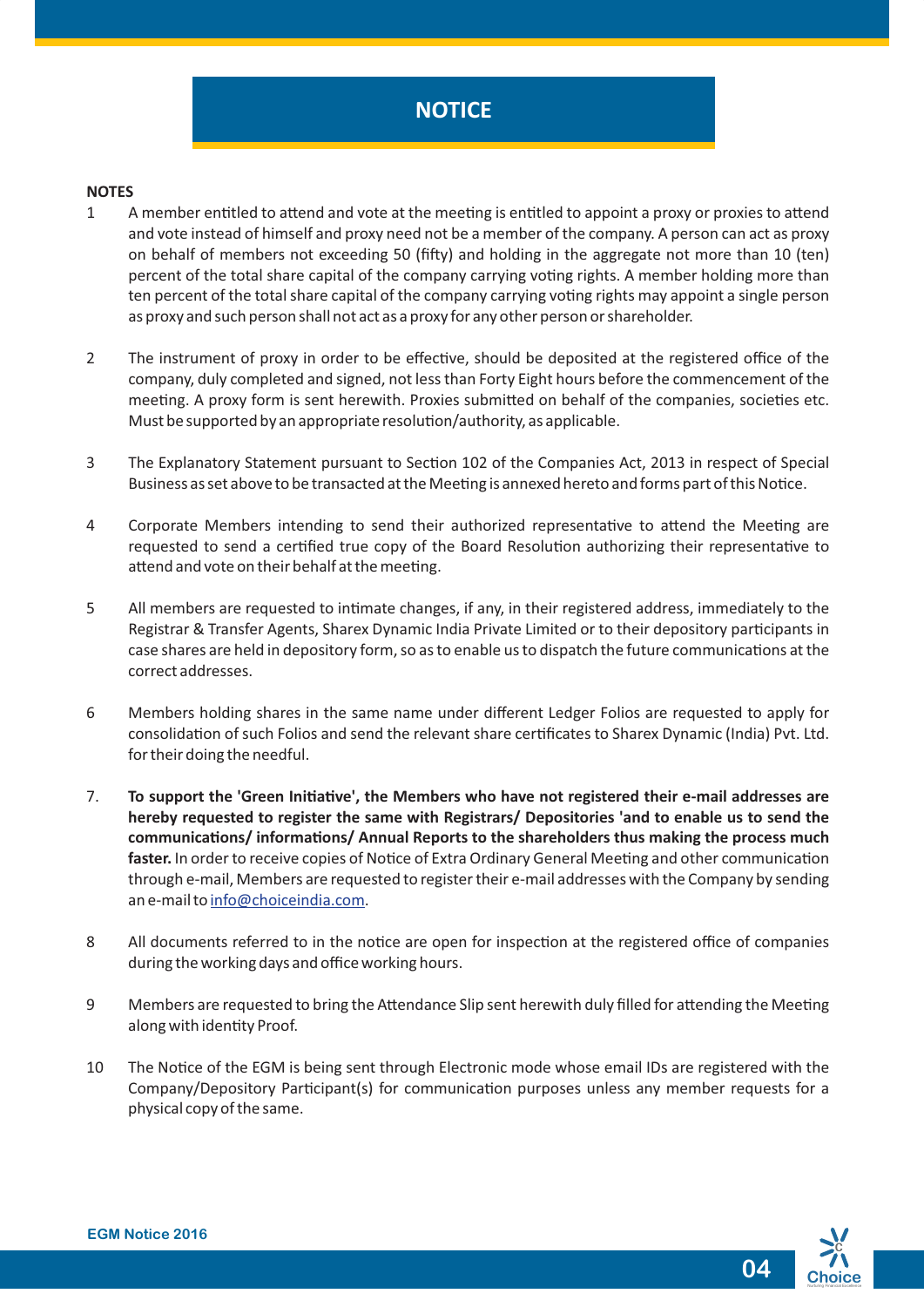- 11. In future electronic copy of the Notice of General Meetings of the Company inter alia indicating the process and manner of e-voting along with Attendance Slip and Proxy Form will be sent to the members whose email IDs are registered with the Company/Depository Participant(s) for communication purposes unless any member requests for a physical copy of the same.
- 12 Members may note that the Company's website is [www.choiceindia.com](http://www.choiceindia.com)

#### 13 Voting through electronic means:

In compliance with the provisions of Section 108 of the Companies Act, 2013 and Rule 20 of the Companies (Management and Administration) Rules, 2014, the Company is pleased to provide members facility to exercise their right to vote at the Extra Ordinary General Meeting by electronic means and the business may be transacted through e-Voting services provided by Central Depository Services (India) Limited (CDSL):

#### The instructions for members for voting electronically are as under:-

- (I) The vong period begins on March 11, 2016 and ends on March 14, 2016. During this period shareholders' of the Company, holding shares either in physical form or in dematerialized form, as on the cut-off date of March 08, 2016, may cast their vote electronically. The e-voting module shall be disabled by CDSL for voting thereafter.
- (ii) The Shareholders should log on to the e-voting website www.evotingindia.com
- (iii) Click on "Shareholders" tab.
- (iv) Now Enter your User ID
	- a. For CDSL: 16 digits beneficiary ID,
	- b. For NSDL: 8 Character DP ID followed by 8 Digits Client ID,
	- c. Members holding shares in Physical Form should enter Folio Number registered with the Company.
- (v) Next enter the Image Verification as displayed and Click on Login.
- (vi) If you are holding shares in demat form and had logged on to www.evotingindia.com and voted on an earlier voting of any company, then your existing password is to be used.
- (vii) If you are a first time user follow the steps given below:

|                                                                        | For Members holding shares in Demat Form and Physical Form                                                                                                                                                                                                                                                                                                                                                                                                                                                                      |  |  |
|------------------------------------------------------------------------|---------------------------------------------------------------------------------------------------------------------------------------------------------------------------------------------------------------------------------------------------------------------------------------------------------------------------------------------------------------------------------------------------------------------------------------------------------------------------------------------------------------------------------|--|--|
|                                                                        | Enter your 10 digit alpha-numeric *PAN issued by Income Tax Department (Applicable<br>for both demat shareholders as well as physical shareholders)                                                                                                                                                                                                                                                                                                                                                                             |  |  |
| PAN <sup>*</sup>                                                       | Members who have not updated their PAN with the Company/Depository<br>$\bullet$<br>Participant are requested to use the first two letters of their name and the Eight<br>Digits of the sequence number in the PAN field.<br>In case the sequence Number is less than eight digits enter the applicable<br>$\bullet$<br>number of 0's before the number after the first two characters of the name in<br>capital letters. Example if your name is Ramesh Kumar with sequence number 1<br>than enter RA00000001 in the PAN field. |  |  |
| <b>Dividend</b><br><b>Bank</b><br>Details or<br>Date of Birth<br>(DOB) | Enter the Dividend Bank Details or Date of Birth (in dd/mm/yyyy format) as<br>recorded in your demat account or in the company records in order to Login.<br>If both the details are not recorded with the Depository or Company please<br>$\bullet$<br>enter the Member Id/ Folio Number in the Dividend Bank Details filed as<br>mentioned in instruction (iv)                                                                                                                                                                |  |  |

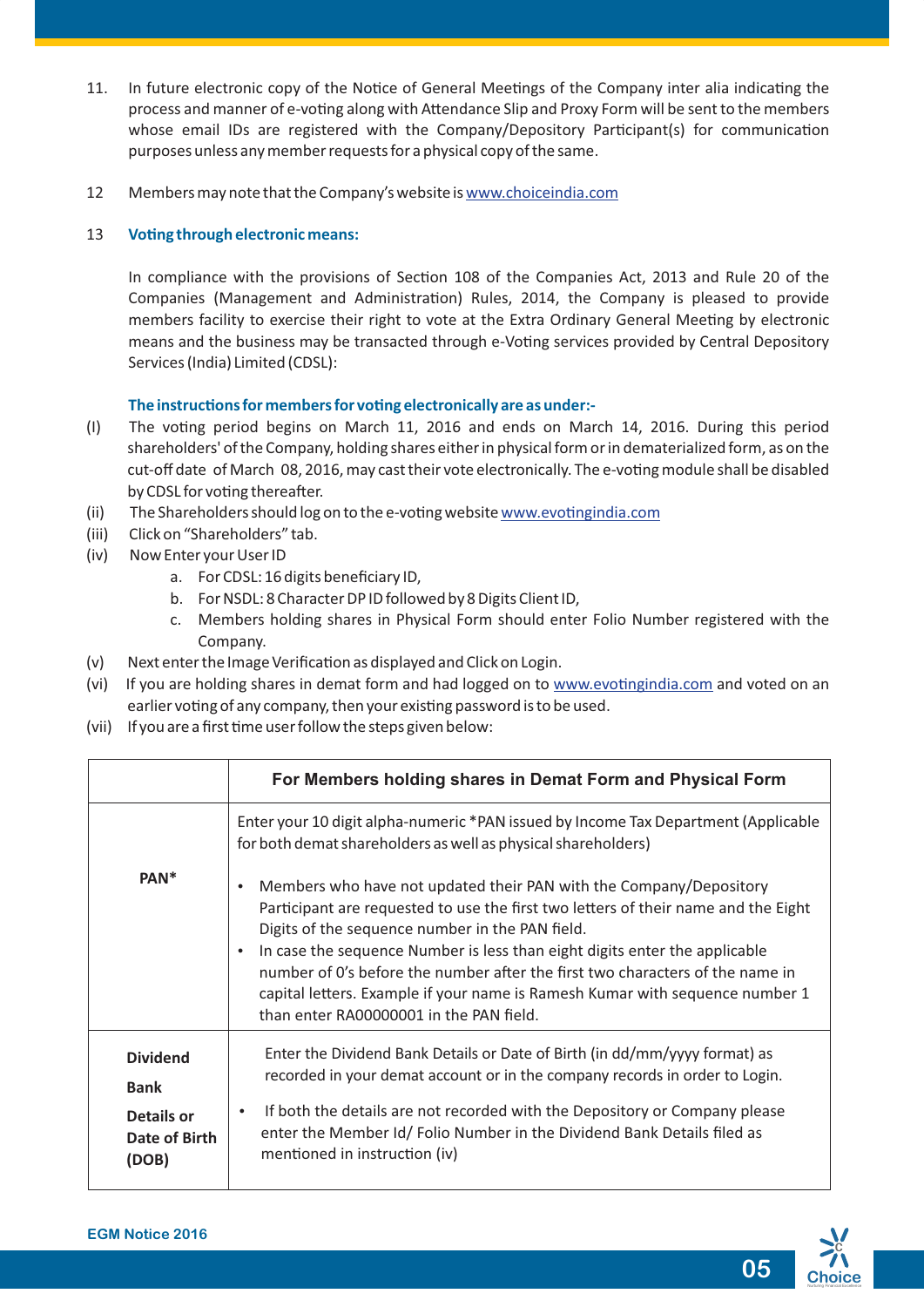- (viii) After entering these details appropriately, click on "SUBMIT" tab.
- (ix) Members holding shares in physical form will then reach directly the Company selection screen. However, members holding shares in demat form will now reach 'Password Creation' menu wherein they are required to mandatorily enter their login password in the new password field. Kindly note that this password is to be also used by the demat holders for voting for resolutions of any other company on which they are eligible to vote, provided that company opts for e-voting through CDSL platform. It is strongly recommended not to share your password with any other person and take utmost care to keep your password confidential.
- (x) For Members holding shares in physical form, the details can be used only for e-voting on the resolutions contained in this Notice.
- (xi) Click on the EVSN for the relevant Choice International Limited on which you choose to vote.
- (xii) On the voting page, you will see "RESOLUTION DESCRIPTION" and against the same the option "YES/NO" for voting. Select the option YES or NO as desired. The option YES implies that you assent to the Resolution and option NO implies that you dissent to the Resolution.
- (xiii) Click on the "RESOLUTIONS FILE LINK" if you wish to view the entire Resolution details.
- (xiv) After selecting the resolution you have decided to vote on, click on "SUBMIT". A confirmation box will be displayed. If you wish to confirm your vote, click on "OK", else to change your vote, click on "CANCEL" and accordingly modify your vote.
- (xv) Once you "CONFIRM" your vote on the resolution, you will not be allowed to modify your vote.
- (xvi) You can also take out print of the voting done by you by clicking on "Click here to print" option on the Voting page.
- (xvii) If Demat account holder has forgotten the changed password then Enter the User ID and the image verification code and click on Forgot Password & enter the details as prompted by the system.

#### (xviii ) **Note for Non- Individual Shareholders and Custodians**

- Non-Individual shareholders (i.e. other than Individuals, HUF, NRI etc.) and custodians are required to log on to https://www.evotingindia.com and register themselves as Corporates.
- A scanned copy of the Registration Form bearing the stamp and sign of the entity should be emailed to helpdesk.evoting@cdslindia.com.
- After receiving the login details a compliance user should be created using the admin login and password. The Compliance user would be able to link the account(s) for which they wish to vote on.
- The list of accounts should be mailed to helpdesk.evoting@cdslindia.com and on approval of the accounts they would be able to cast their vote.
- A scanned copy of the Board Resolution and Power of Attorney (POA) which they have issued in favour of the Custodian, if any, should be uploaded in PDF format in the system for the scrunizer to verify the same.
- (xix) (ii) In case you have any queries or issues regarding e-voting, you may refer the Frequently Asked Questions ("FAQs") and e-voting manual available at www.evotingindia.com, under help section or write an email to helpdesk.evoting@cdslindia.com.

#### **Other Instructions:**

- $(i)$  Once the vote on a resolution is cast by the member, the member shall not be allowed to change it subsequently.
- (ii) The voting rights of members shall be in proportion to their shares of the paid up equity share capital of the Company as on the cut-off date of March 08, 2016.
- (iii) Mr. Manoj Mimani the Partner of M/S R.M.Mimani & Associates LLP, Practicing Company Secretaries, has been appointed as the Scrutinizer to scrutinize the e-voting process in a fair and transparent manner.

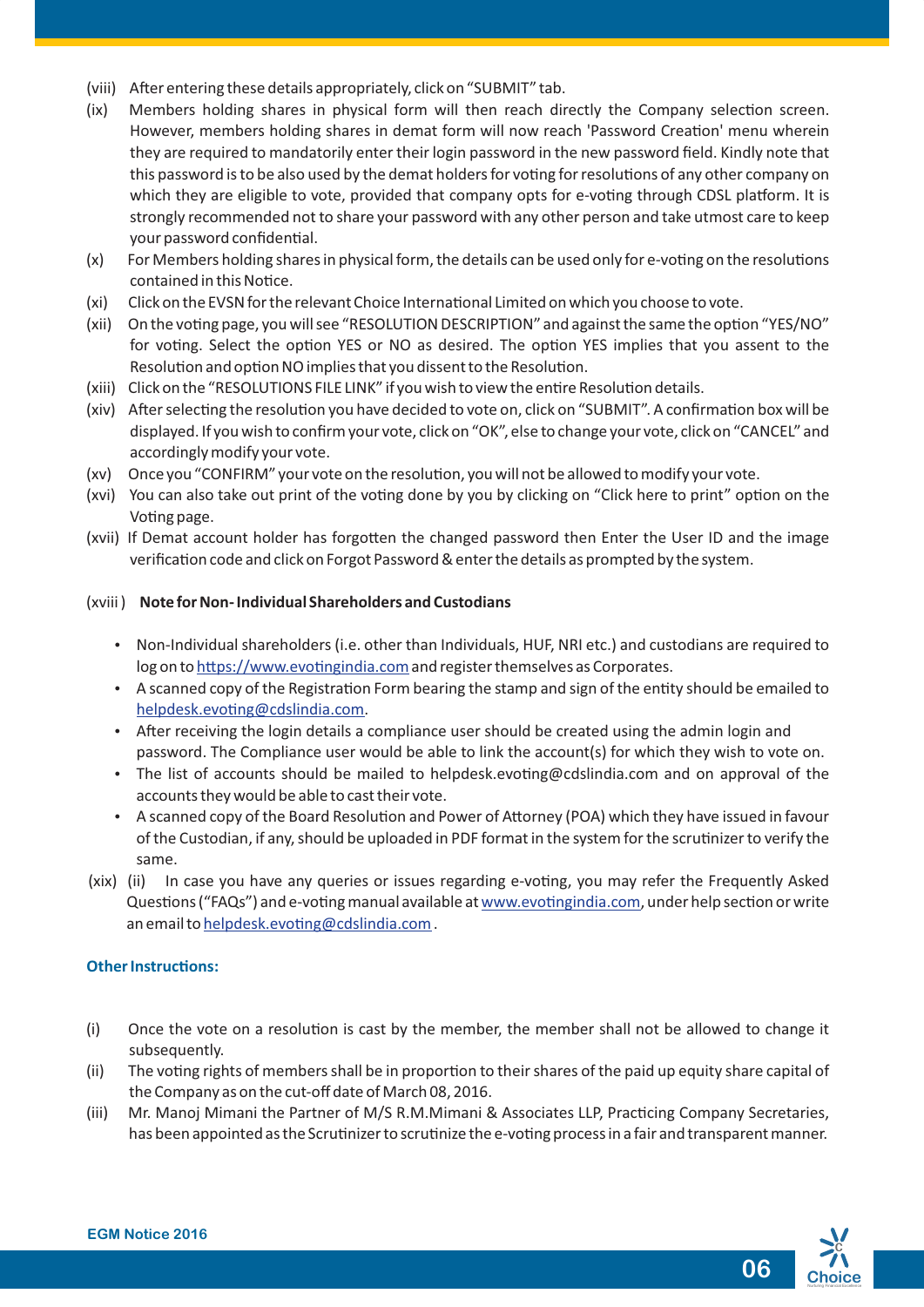- (iv) The Scrutinizer shall within a period not exceeding three  $(3)$  working days from the conclusion of the evoting period unblock the votes in the presence of at least two (2) witnesses not in the employment of the Company and make a Scrutinizer's Report of the votes cast in favour or against, if any, and submit forthwith to the Chairman of the Company.
- (v) The Results shall be declared on or after the EGM of the Company. The Results declared along with the Scrutinizer's Report shall be placed on the Company's website [www.choiceindia.com](http://www.choiceindia.com) and communicated to the stock exchanges.
	- (a) Members who do not have access to e-voting facility may send duly completed Ballot Form enclosed with the Notice so as to reach the Scrutinizer appointed by the Board of Directors of the Company, Mr. Manoj Mimani Partner of M/S R.M. Mimani & Associates LLP Practising Company Secretary, at the Registered Office of the Company not later than March 14, 2016 (6.00 p.m.). Ballot Form received after this date will be treated as invalid.
	- (b) A member can opt for only one mode of voting i.e. either through e-voting or by Ballot. If a Member casts votes by both modes, then voting done through e-voting shall prevail and Ballot shall be treated as invalid.

# **EXPLANATORY STATEMENT UNDER SECTION 102 OF THE COMPANIES ACT, 2013:**

The following Statement pursuant to Section 102 of the Companies Act, 2013, sets out all material facts relating to the business mentioned under each item of the accompanying Notice dated February 13, 2016.

# **Item No. 1**

#### **Preferential Issue of Warrants to be converted in to Equity Shares :**

As a part o f future growth strategy and to augment the long term resources and working capital requirements of the Company it is proposed to issue, on a preferential basis to the promoters & Promoter Group, in accordance with Chapter VII of the Securities and Exchange Board of India (Issue of Capital and Disclosure Requirements) Regulations, 2009 as amended ("SEBI Regulations''), Equity Warrants up to 1,00,00,000 (One Crore ). Equity warrants entitling the warrant holder(s) to apply for an equivalent number of fully paid Equity Shares of the Company.

The minimum price as per the pricing formula prescribed under ICDR Regulations for the Preferential Issue of Warrants to be converted in to Equity Shares , Higher of the following : (a) Rs. 33.61/- ( Rupees Thirty three& sixty one paise only ) as per Weekly high and low of the weighted average price of the Equity shares on Bombay Stock Exchange during twenty six weeks preceding the relevant date. and (b) the average of the weekly high and low of the weighted average price of the Equity shares on Bombay Stock Exchange during the two weeks preeceding the Relevant date i.e Rs. 37.21/- ( Rupees Thirty Seven and twenty one paise only) . However your Board proposes to issue the Equity Warrants to be converted in to Equity Shares at a Price of Rs. 40/- ( Rupees Forty Only )

The **Relevant Date** for the pricing of the Equity Shares to be issued on conversion of warrants pursuant to the aforesaid preferential allotment is February 13, 2016, since 14 February, 2016 being 30 days prior to the date of this extra ordinary general meeting falls on Sunday and as per Regulation 71 of the SEBI (Issue of Capital and Disclosure Requirements) Regulations, 2009, where the relevant date falls on a Sunday, the day preceding the Holiday is reckoned to be the relevant date.

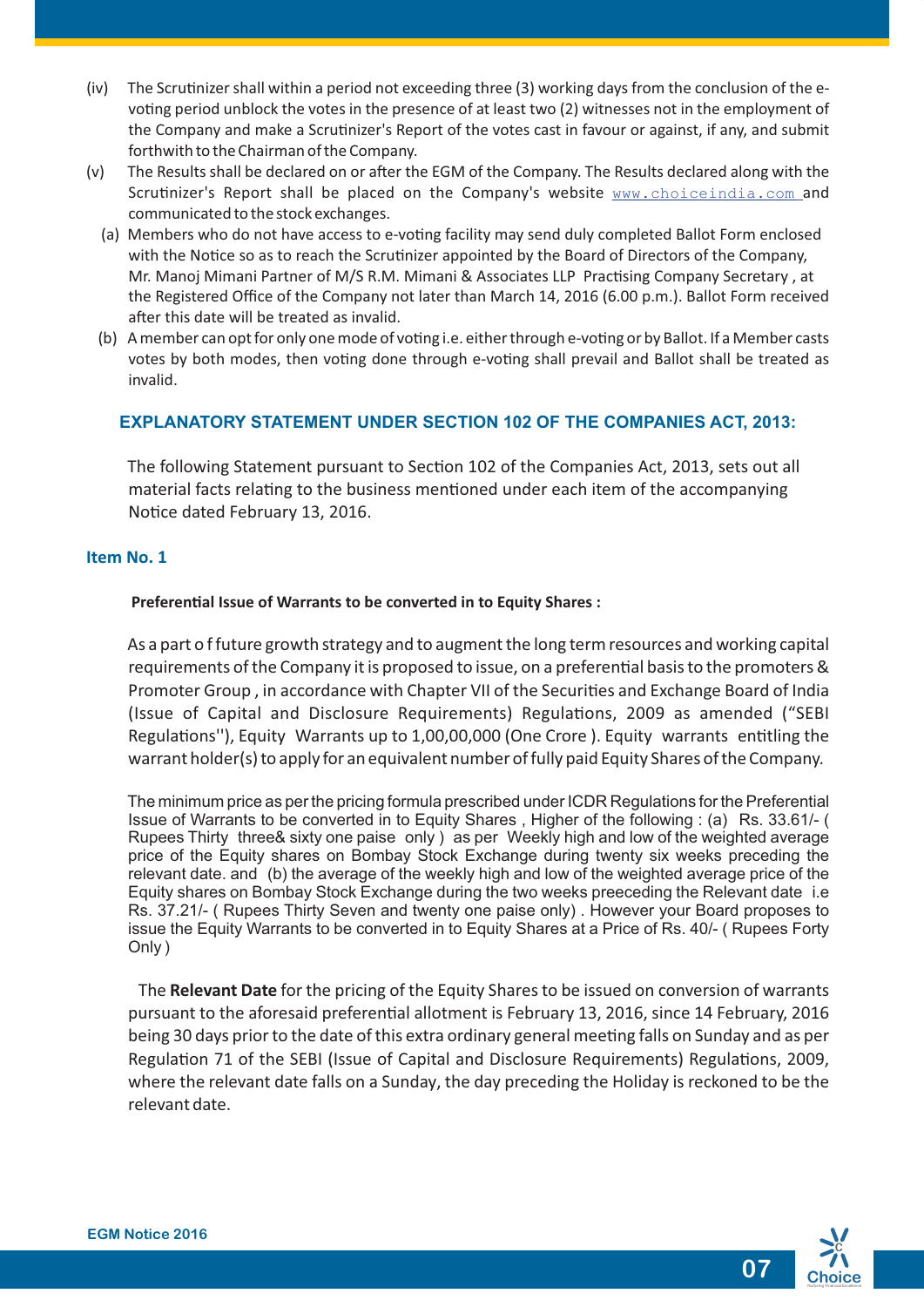The entire pre-preferential shareholding of the proposed allottee shall be under lock-in from for a period of six months from the date of trading approval of the Equity Shares issued on conversion of Equity Warrants, pursuant to provisions of SEBI Regulations or for such other period as may be prescribed under applicable provisions of the SEBI Regulations and/or other applicable laws, from time to time.

The Equity Shares issued upon conversion of warrants shall be subject to "lock-in" as per the ICDR Regulations.

The specific disclosures, which are required to be given in terms of Regulation 73 of the SEBI Regulations are as under:-

#### **a)** Objects of the preferential issue:

As a part of future growth strategy and to augment the long term resources and working capital requirements of the Company , it is proposed to issue upto 1,00,00,000 (One Crore) Equity warrants to be converted in to Equivalent number of Equity Shares to the promoters & Promoter Group of the Company on a preferential basis.

**b) Proposal of Promoters / Directors / Key Management Personnel to subscribe to the offer:** Letter of Intent to subscribe to the Preferential warrants have been received from the proposed allottee.

#### **c) Shareholding Pattern before and after the preferential issue:**

The shareholding pattern as on 13 February 2016 & assuming full conversion of Warrants in to Equity Shares to be issued to the promoters & the promoter group is given below:

|                |                                | <b>Shareholding as</b><br>on February 13, 2016 |       | <b>Shareholding assuming</b><br><b>Full conversion of Warrants</b><br>in to Equity Shares |       |
|----------------|--------------------------------|------------------------------------------------|-------|-------------------------------------------------------------------------------------------|-------|
| $\overline{A}$ | <b>Promoter Group</b>          | <b>No.of Shares</b>                            | %     | <b>No.of Shares</b>                                                                       | %     |
| $\overline{1}$ | <b>Indian Promoters</b>        |                                                |       |                                                                                           |       |
|                | Individual                     | 4486527                                        | 44.84 | 14300000                                                                                  | 71.48 |
|                | <b>Bodies Corporate</b>        | 200000                                         | 2.00  | 386527                                                                                    | 1.93  |
| $\overline{2}$ | <b>Foreign Promoters</b>       |                                                |       |                                                                                           |       |
|                | Sub Total (A)                  | 4686527                                        | 46.84 | 14686527                                                                                  | 73.41 |
| B              | Non Promoter's<br>Shareholding |                                                |       |                                                                                           |       |
| $\overline{1}$ | <b>Institutional Investors</b> |                                                |       |                                                                                           |       |
| $\overline{2}$ | Non Institutional<br>Investors |                                                |       |                                                                                           |       |
|                | <b>Bodies Corporate</b>        | 2791352                                        | 27.91 | 2791352                                                                                   | 13.96 |
|                | <b>Resident Individuals</b>    | 2082989                                        | 20.83 | 2082989                                                                                   | 10.42 |
|                | <b>Others</b>                  | 6000                                           | 0.05  | 6000                                                                                      | 0.02  |
|                | <b>Clearing Members</b>        | 289075                                         | 2.89  | 289075                                                                                    | 1.44  |
|                | <b>NRI</b>                     | 148857                                         | 1.48  | 148857                                                                                    | 0.75  |
|                | Sub Total (B)                  | 5312273                                        | 53.16 | 5312273                                                                                   | 26.59 |
|                | Grand Total (A +B)             | 10004800                                       | 100   | 20004800                                                                                  | 100   |

**EGM Notice 2016**

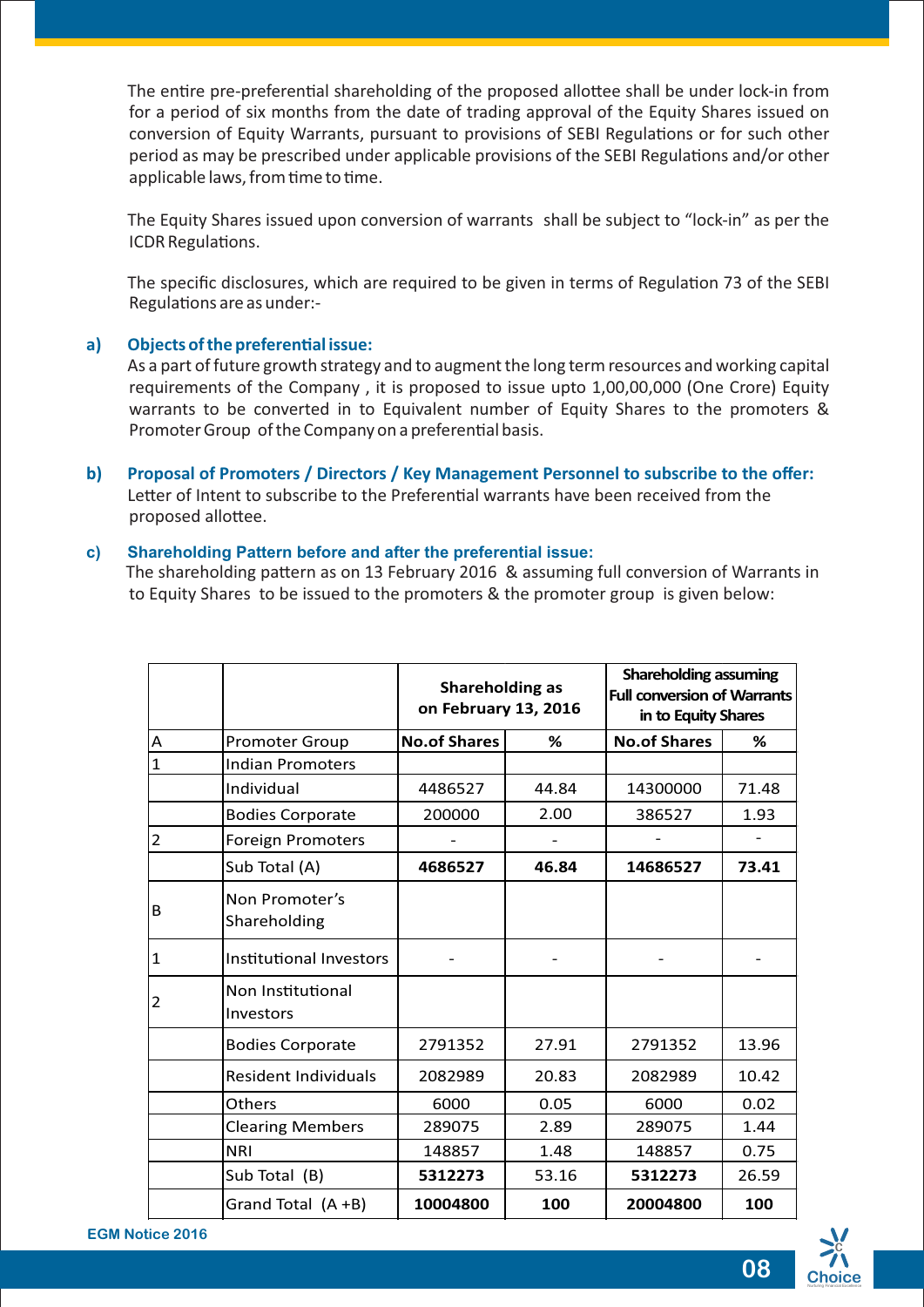The aforesaid Shareholding Pattern is based on the following assumptions:

- a) The above table has been prepared on the basis of shareholding pattern as on 13 February 2016.
- b) The promoter would exercise option attached to all the warrants covered under the resolution referred to in Item no.1 of the notice.

### **d) Proposed me within which allotment shall be completed:**

As required under the ICDR Regulations, the preferential issue of Equity Warrants shall be completed, within a period of 15 days from the date of passing of the special resolution contained under this item of business provided that where the allotment on preferential basis is pending on account of pendency of any approval of such allotment from any regulatory authority or the Central Government, the allotment shall be completed within a period of 15 days from the date of such approval.

# **e)** Identity of the natural persons who are the ultimate beneficial owners of the Equity Warrants proposed to be allotted, the percentage of post preferential issue capital that may be held by **them.**

| Sr.No          | <b>Name of the Proposed Allottee</b> |                   | Shareholding as on Feb.<br>13, 2016 |                     | <b>Shareholding assuming full</b><br>conversion of warrants in to<br><b>Equity Shares</b> |                     |
|----------------|--------------------------------------|-------------------|-------------------------------------|---------------------|-------------------------------------------------------------------------------------------|---------------------|
|                | <b>Promoter Group</b>                | PAN No.           | No.of<br><b>Shares held</b>         | % of Shares<br>held | <b>No.of Shares</b><br>held                                                               | % of Shares<br>held |
| $\mathbf{1}$   | <b>Vinita Sunil Patodia</b>          | ADTPP7048M        | 1278927                             | 12.77               | 1575000                                                                                   | 7.87                |
| $\mathbf{2}$   | Sunil Kumar Patodia                  | AAXPP0203B        | 300000                              | 3.00                | 1100000                                                                                   | 5.50                |
| 3              | Sunil Chotmal Patodia<br>(HUF)       | AAAHS9276C        | 270000                              | 2.70                | 300000                                                                                    | 1.50                |
| 4              | <b>Anil Chotmal Patodia</b>          | AFMPP7771G        | 250000                              | 2.50                | 1100000                                                                                   | 5.50                |
| 5              | Anil Chotmal Patodia<br>(HUF)        | AAAHA4542B        | 225000                              | 2.25                | 300000                                                                                    | 1.50                |
| 6              | Archana Anil Patodia                 | AGZPP2397L        | 250000                              | 2.50                | 1575000                                                                                   | 7.88                |
| $\overline{7}$ | Shreya Patodia                       | CNXPP1439A        | 100000                              | 1.00                | 300000                                                                                    | 1.50                |
| 8              | Suyash Patodia                       | BSHPP9169F        | 100000                              | $\mathbf{1}$        | 300000                                                                                    | 1.50                |
| 9              | Aastha Patodia                       | CYRPP9441H        | <b>Nil</b>                          |                     | 300000                                                                                    | 1.50                |
| 10             | Aayush Patodia                       | <b>CNXPP1381D</b> | <b>Nil</b>                          | ÷                   | 300000                                                                                    | 1.50                |
| 11             | <b>Kamal Poddar</b>                  | AJMPP5353K        | 887600                              | 8.87                | 2500000                                                                                   | 12.50               |
| 12             | Hemlata Kamal Poddar                 | AMJPP9451H        | 200000                              | 2.00                | 850000                                                                                    | 4.24                |
| 13             | <b>Arun Kumar Poddar</b>             | ANHPP9477G        | 200000                              | 2.00                | 2100000                                                                                   | 10.50               |
| 14             | Kumar Poddar<br>Arun<br>(HUF)        | AAMHA1752K        | 100000                              | 1.00                | 225000                                                                                    | 1.12                |
| 15             | <b>Sonu Poddar</b>                   | AGIPC0029R        | 100000                              | 1.00                | 1250000                                                                                   | 6.24                |
| 16             | Upton<br>Infrastructure<br>Pvt Ltd.  | AAACU9556A        | 200000                              | 2.00                | 386527                                                                                    | 1.94                |
| 17             | <b>Kamal Poddar HUF</b>              | <b>AAHHK1927M</b> | 225000                              | 2.25                | 225000                                                                                    | 1.12                |
|                | <b>Total</b>                         |                   | 4461527                             | 46.84               | 14461527                                                                                  | 73.41               |

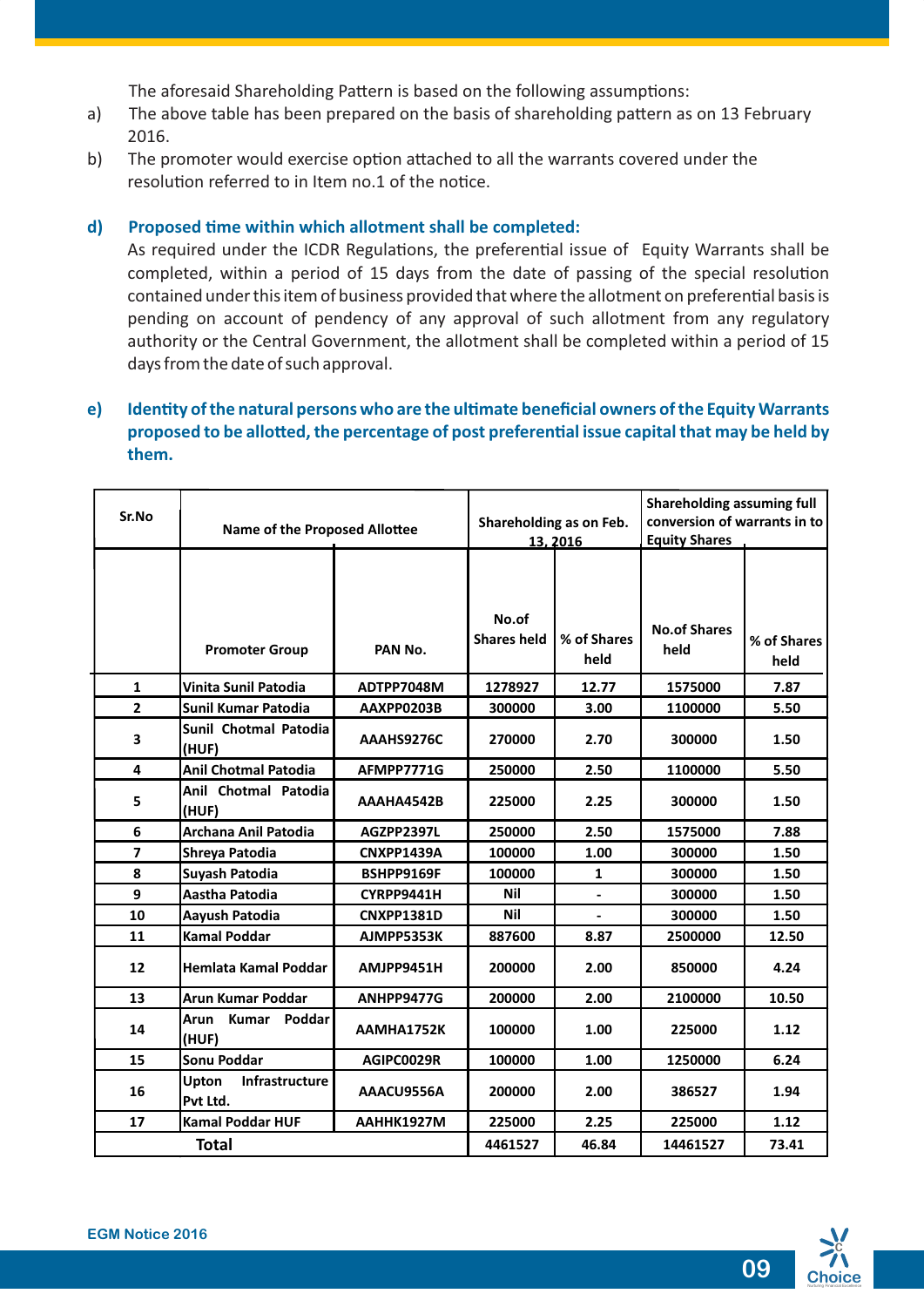#### **f) Change in control, if any,**

There will be no change in the control or composition of the Board of the Company consequent to the said Preferential Issue.

#### **g)** Undertaking for re-computation of Price

The Company undertakes that it shall re-compute the price of the warrants issued upon exercise of option attached thereto in terms of the provisions of the SEBI Regulations, where it is required to do so. The Company further undertakes that if the amount payable on account of the re–computation of price is not paid within the time stipulated in these regulations, the warrants issued upon such exercise of option shall continue to be locked-in till the time such amount is paid by the allottee.

#### **h) Sale / Transfer of Equity Shares**

The proposed allottee has confirmed to the Company that they have not sold / transferred any Equity Shares of the Company during the period of six months prior to the Relevant Date.

#### **i) Cerficate from Statutory Auditors:**

The Auditors' certificate certifying that the proposed issue of the warrants would be in accordance with SEBI Regulations will be placed before the Extra Ordinary General Meeting.

#### **j) Lock In Period**

The Equity Shares to be allotted on a preferential basis to above mentioned proposed allotee being part of Promoter& Promoter Group, on conversion of warrants ,shall be subject to 'Lockin' as per ICDR Regulations. Such Locked In Equity Shares may however be transferred amongst the Promoter group subject to the provisions of ICDR Regulations.

# **k) Nature of concern or interest of Promoter/ Directors/Manager/ Key Managerial Personnel**:

Except the Promoter Directors/ Promoters and their Relatives subscribing to the issue, none of the other Directors and other Key Managerial persons(s) of the company and their relave do not have any pecuniary interest on the said resolution.

As it is proposed to issue and allot the aforesaid securities on preferential allotment basis, special resolution is required to be approved by members pursuant to the provisions of Section 62 of the Companies Act, 2013, other applicable provisions of Companies Act, 2013 and in terms of the provisions of the SEBI ICDR Regulations and the listing agreements entered into by the Company with the stock exchanges, where the Company's equity shares are listed.

Your directors recommend the above **Special Resolution** for your approval.

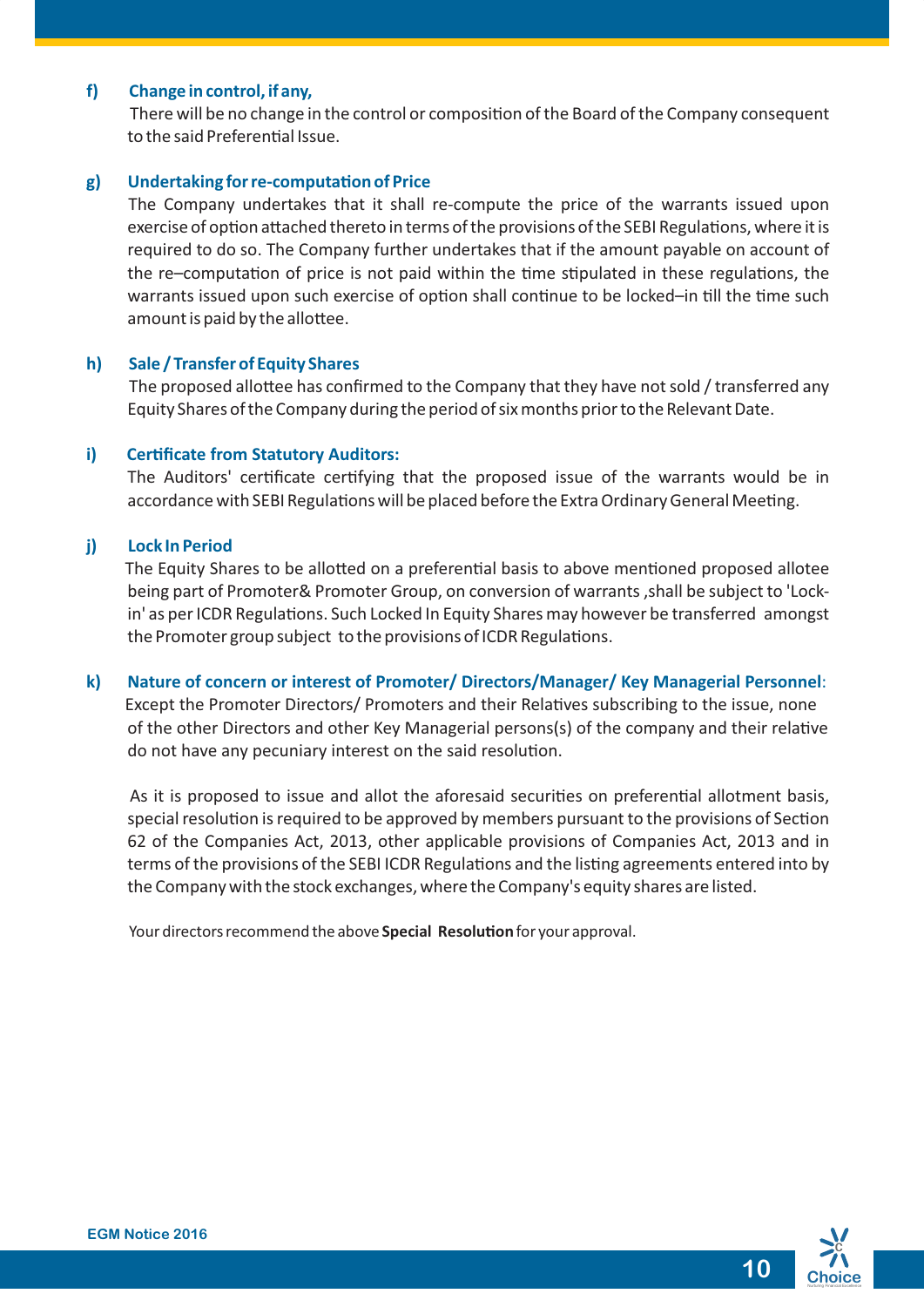#### **Item No 2**

The present authorized share capital of the company is Rs 10,10,00,000/- ( Rupees Ten Crore Ten Lakh only) divided into 1,01,00,000 ( One Crore one lakh )Equity shares of 10/- each (Rupee Ten only). The company is proposing to issue Preferential Warrants to be converted in to Equivalent No. of Equity Shares to promoters on preferential basis. Considering the same, the Board has approved, subject to the shareholders' approval, an increase in the authorized share capital to Rs. 20,10,00,000/- ( Rupees Twenty Crore Ten Lakh Only ) divided into 2,01,00,000 (Two Crore One Lakh) equity shares of 10/- (Rupee Ten only)Pursuant to provisions of Sections 13 and 61 of the Companies Act, 2013, an increase in authorized share capital and consequent amendments in the capital clause of the Memorandum of Association of the company requires approval of the members. Approval of the members is, therefore, sought in terms of the said sections.

Your directors recommend the above **Ordinary resolution** for your approval.

Except the Promoter Directors/ Promoters and their Relatives subscribing to the issue, none of the other Directors and other Key Managerial persons(s) of the company and their relative do not have any pecuniary interest on the said resolution.

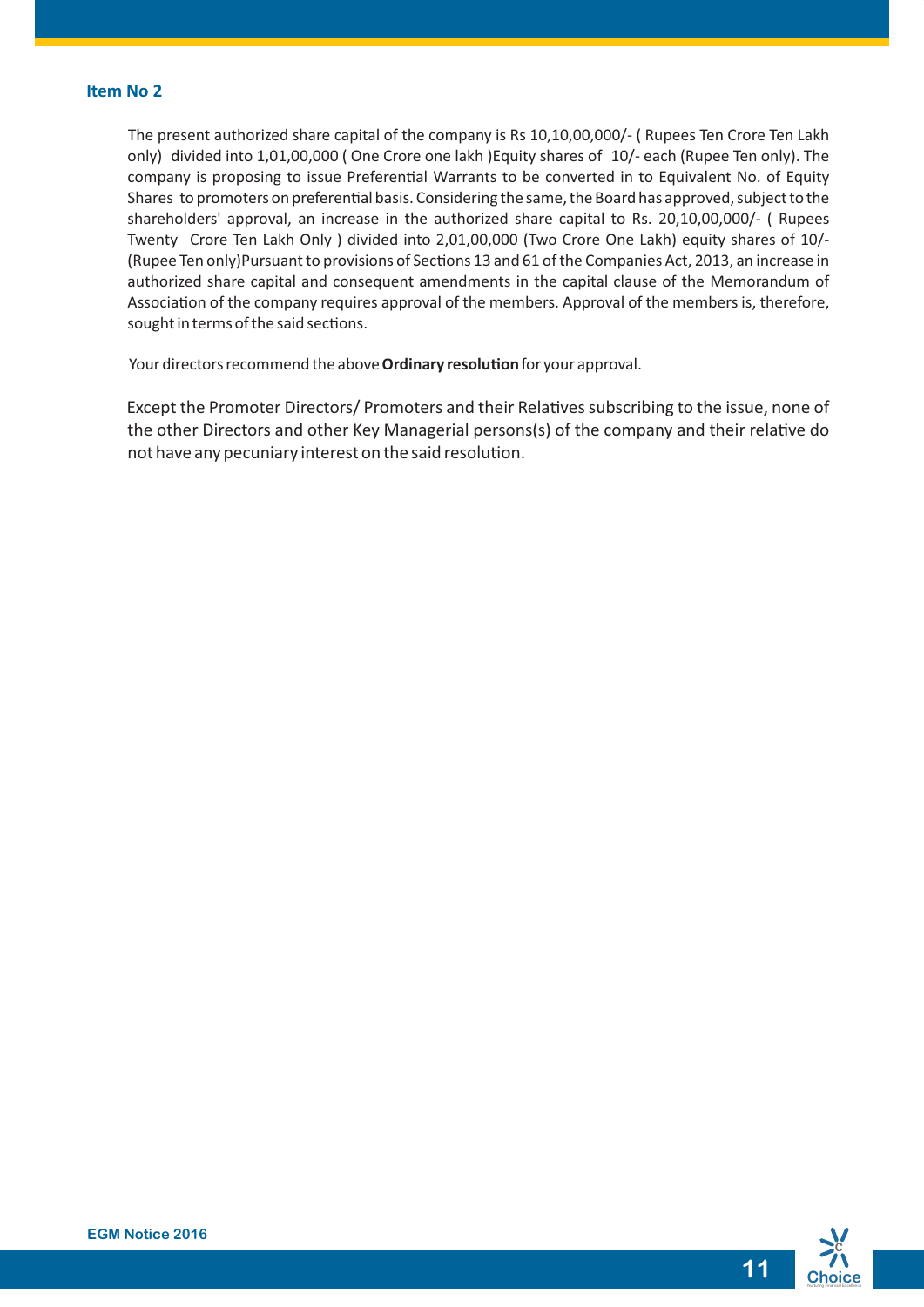# **Form No. MGT-11 PROXYFORM**

[Pursuant to section 105(6) of the Companies Act, 2013 and rule 19(3) of the Companies (Managementand Administration) Rules,2014]

| <b>CIN</b>          | L67190MH1993PLC071117                                                                                            |
|---------------------|------------------------------------------------------------------------------------------------------------------|
| Name of the Company | Choice International Limited                                                                                     |
| Registered Office   | Choice House, Shree Shakambhari Corporate Park, Plot No. 156-158,<br>J.B. Nagar, Andheri (east), Mumbai-400 099. |

| Name of the Member(s) |  |
|-----------------------|--|
| Registered Address    |  |
|                       |  |
|                       |  |
| E-mail ID             |  |
| Folio No./Client ID   |  |
| DPID:                 |  |

 $I/We, being the member(s) of   
 \underline{\hspace{1cm}}$  shares of the above named company, hereby appoint

| Name      |           |  |
|-----------|-----------|--|
| Address   |           |  |
| E-mail ID | Signature |  |

#### OR FAILING HIM;

| Name      |           |  |
|-----------|-----------|--|
| Address   |           |  |
| E-mail ID | Signature |  |

#### OR FAILING HIM;

| Name      |           |  |
|-----------|-----------|--|
| Address   |           |  |
| E-mail ID | Signature |  |

as my/our proxy to attend and vote (on a poll) for me/us and on my/our behalf at the Extra Ordinary General Meeting of the company, to the held on Tuesday, March 15, 2016at 12.30 P.M at Anchorage Hall, Hotel Suba International, 211, Chakala Sahar Road, Andheri (East), Mumbai <sup>g</sup> 400099 and at any adjournment thereof in respect of such resolutions as are indicated herein:

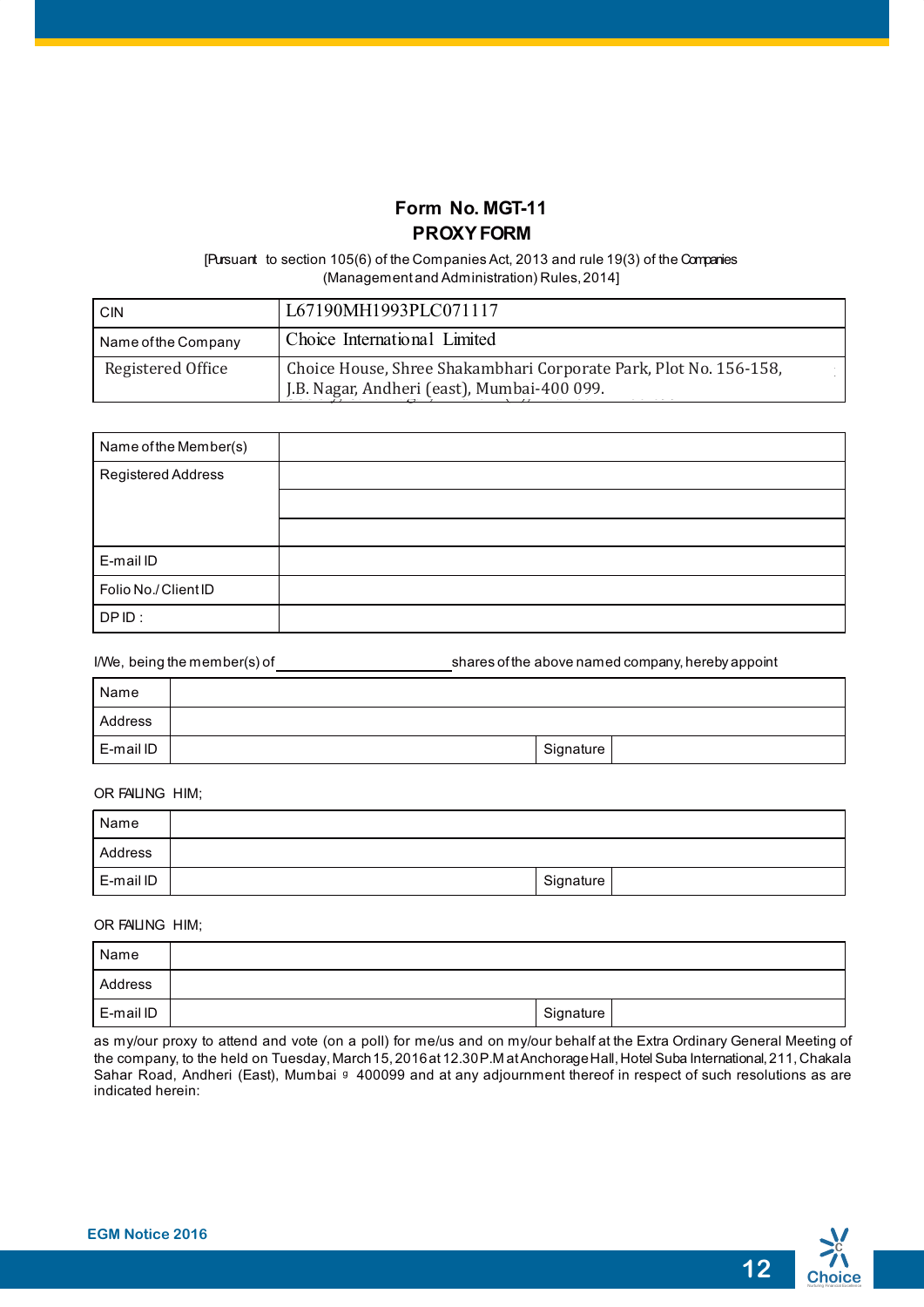| Item        | <b>Resolution</b>                                                  | For | Against |
|-------------|--------------------------------------------------------------------|-----|---------|
| no.         |                                                                    |     |         |
|             | <b>SPECIAL BUSINESS</b>                                            |     |         |
|             | Preferential Issue of Warrants to be converted in to Equity Shares |     |         |
| $\Omega$    | Increase in Authorised Share Capital of the Company                |     |         |
| Signed this | 2016<br>day of                                                     |     |         |
|             | Signature of Proxy holder(s) ______<br>Signature of shareholder:   |     |         |

Notes:

- i. This form of proxy in order to be effective should be duly completed and deposited at the Registered office of the Company, not less than 48 hours before the commencement of the Meeting.
- ii. The Proxy Form should be signed across the Revenue Stamp as per specimen signature(s) registered with the Company/depository participant.
- iii. A Proxy need not be a Member.
- iv. A person can act as proxy on behalf of members not exceeding 50 (fifty) and holding in the aggregate not more than 10 (ten) percent of the total share capital of the company carrying voting rights.
- v. A member holding more than ten percent of the total share capital of the company carrying voting rights may appoint a single person as proxy and such person shall not act as a proxy for any other person or shareholder.

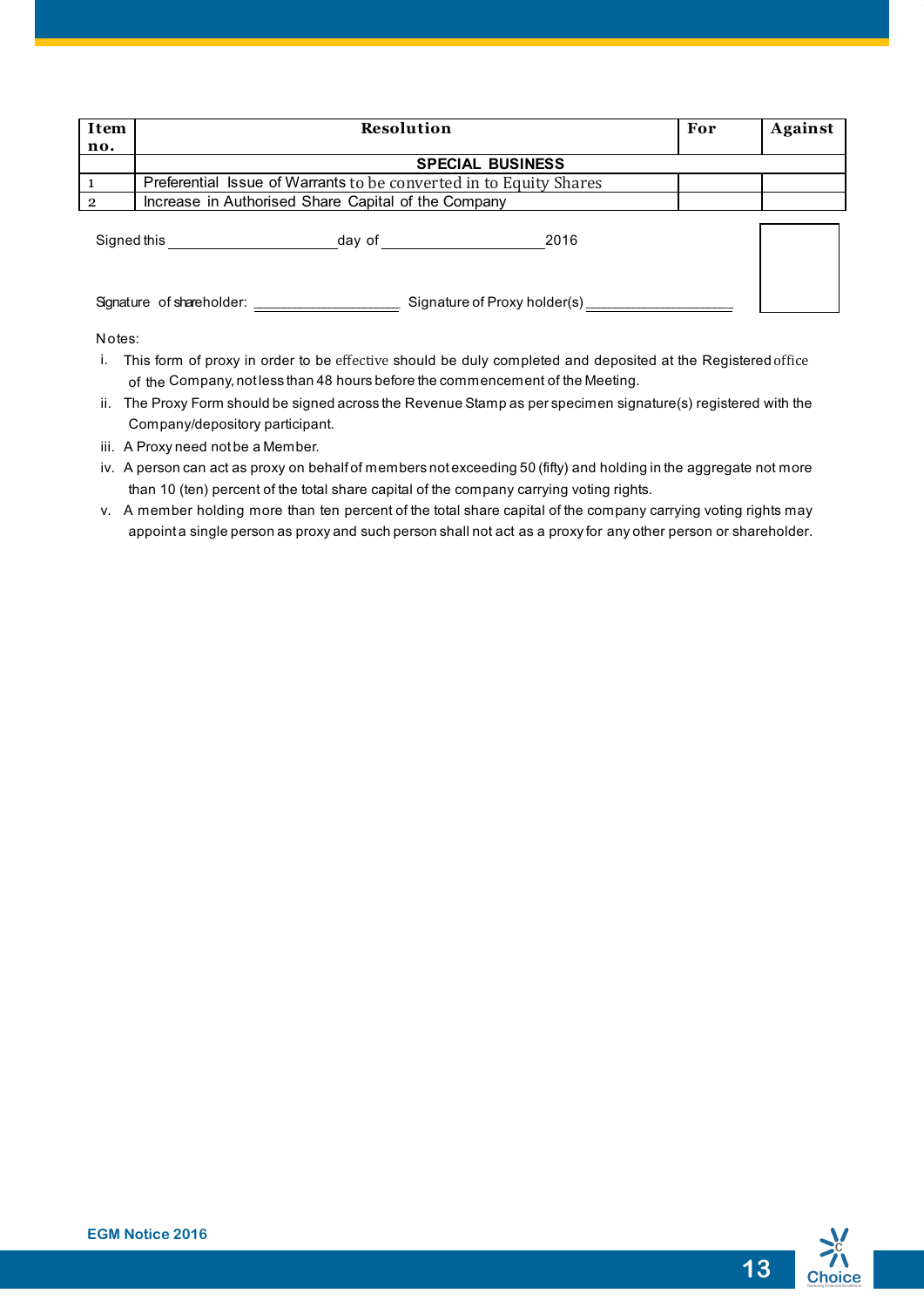#### **Form No. MGT-12 BALLOTPAPER**

# [Pursuant to section 109(5) of the Companies Act, 2013 and rule  $21(1)(c)$  of the Companies (Management and Administration) Rules, 2014]

# CIN : L67190MH1993PLC071117 Name of the company : Choice International Limited Registered Office: Choice House, Shree Shakambhari Corporate Park, 156 158, J.B. Nagar, Andheri (E) Mumbai Maharashtra

| S. No. | <b>Particulars</b>                                                                                        | Details |
|--------|-----------------------------------------------------------------------------------------------------------|---------|
| 01     | Name of the First Named Shareholder<br>(In block letters)                                                 |         |
| 02     | Postal address                                                                                            |         |
| 03     | Registered folio No. / *Client ID No. (*Applicable to<br>investors holding shares in dematerialized form) |         |
| 04     | Class of Share                                                                                            |         |

I hereby exercise my vote in respect of Ordinary/ Special resolution enumerated below by recording my assent or dissent to the said resolution in the following manner

| S. No. | Item No.                                          | No of shares | I assent to    | I dissent from |
|--------|---------------------------------------------------|--------------|----------------|----------------|
|        |                                                   | held by me   | the resolution | the resolution |
|        | Preferential Issue of Warrants to be converted in |              |                |                |
| 01     | to Equity Shares - Special Resolution             |              |                |                |
| 02     | Increase in the Authorised Share Capital of       |              |                |                |
|        | the Company - Ordinary Resolution                 |              |                |                |

Place:

Date:

…………………………………………………………………..................................................…(Signature of shareholder)